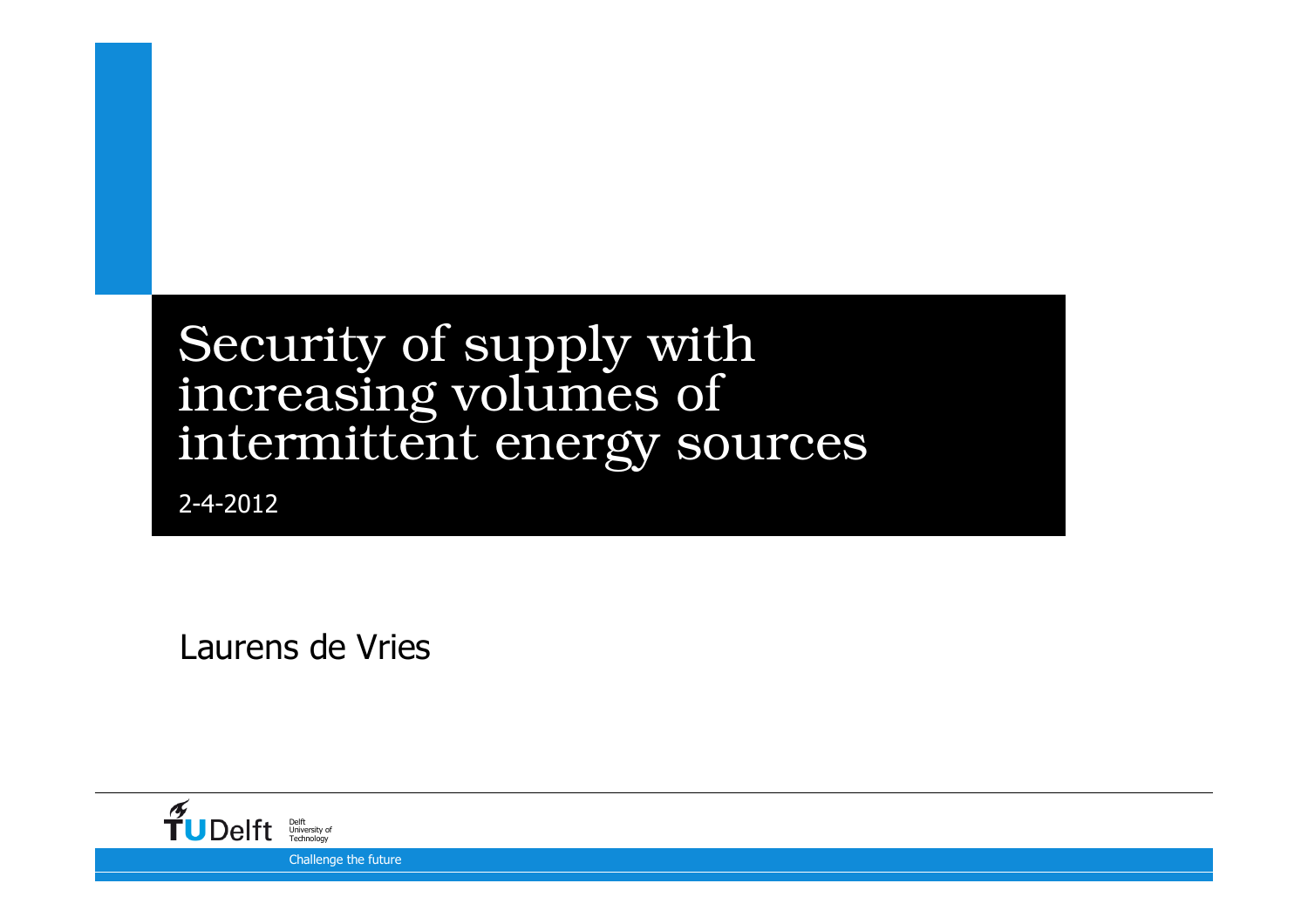#### Objectives of the German Energy Concept, 28 September 2010



Further objectives: duplication of the renovation rate from the current figure of less then 1 % a year to 2 % of the total building stock. Source: Energy concept of the German federal government

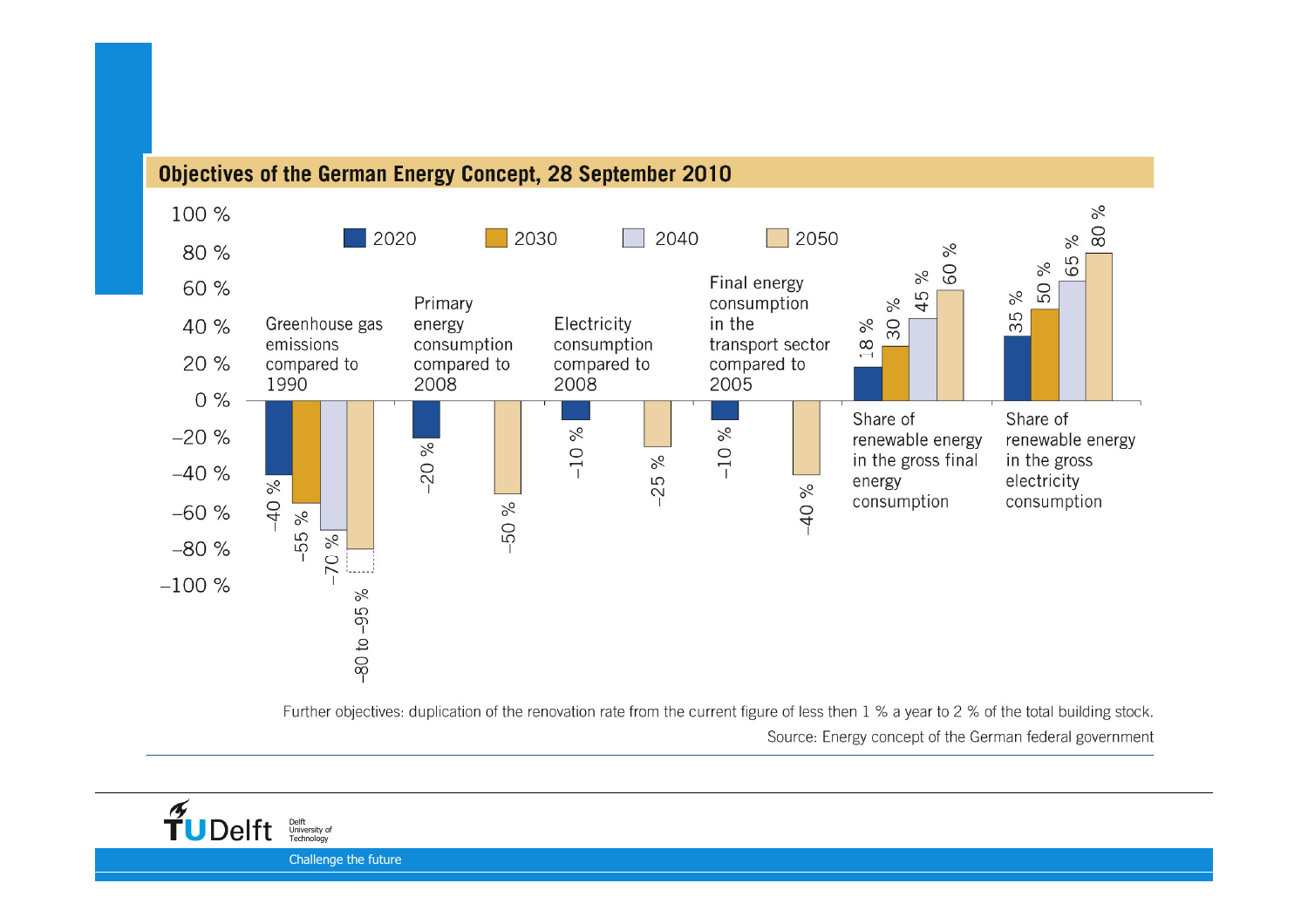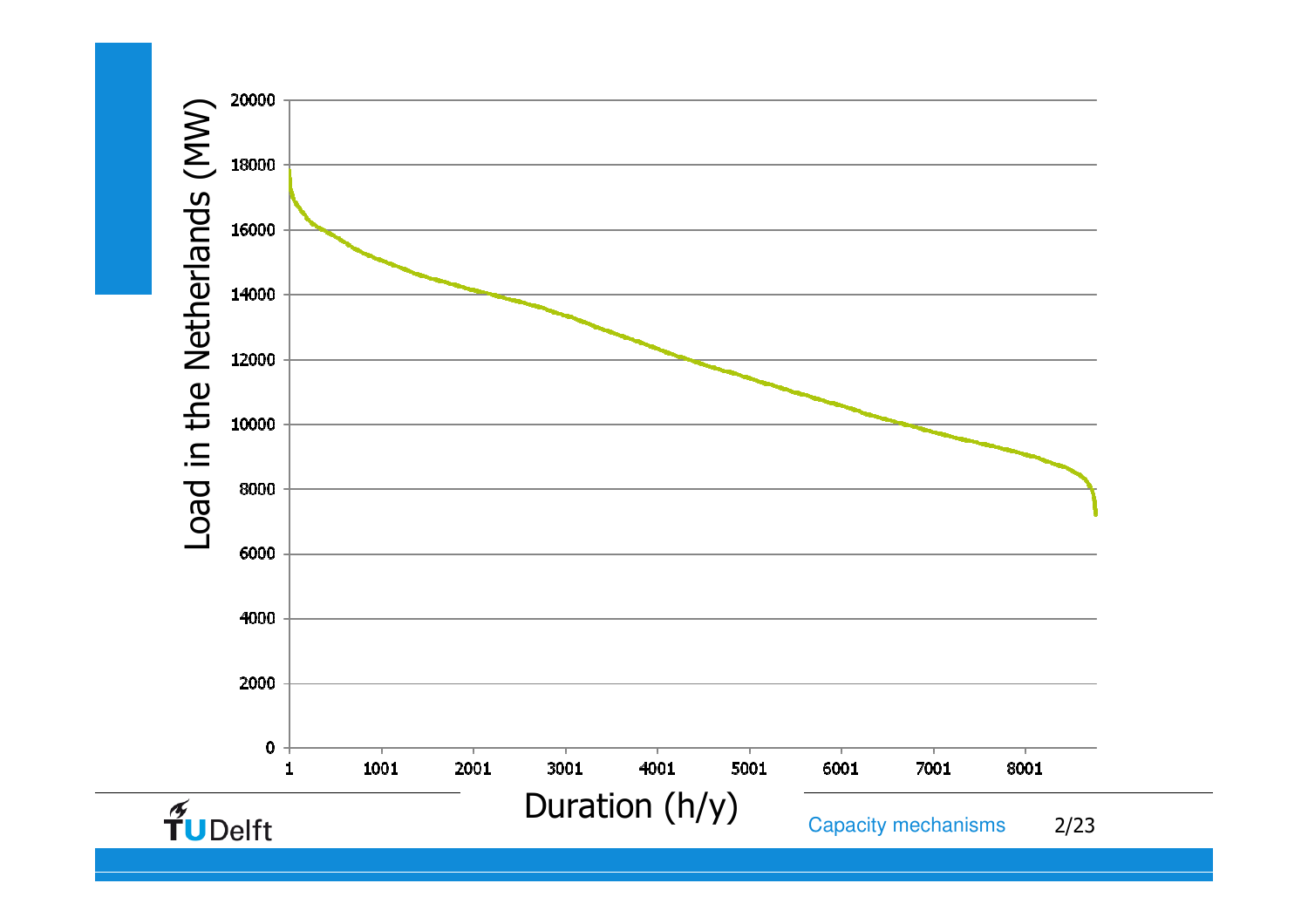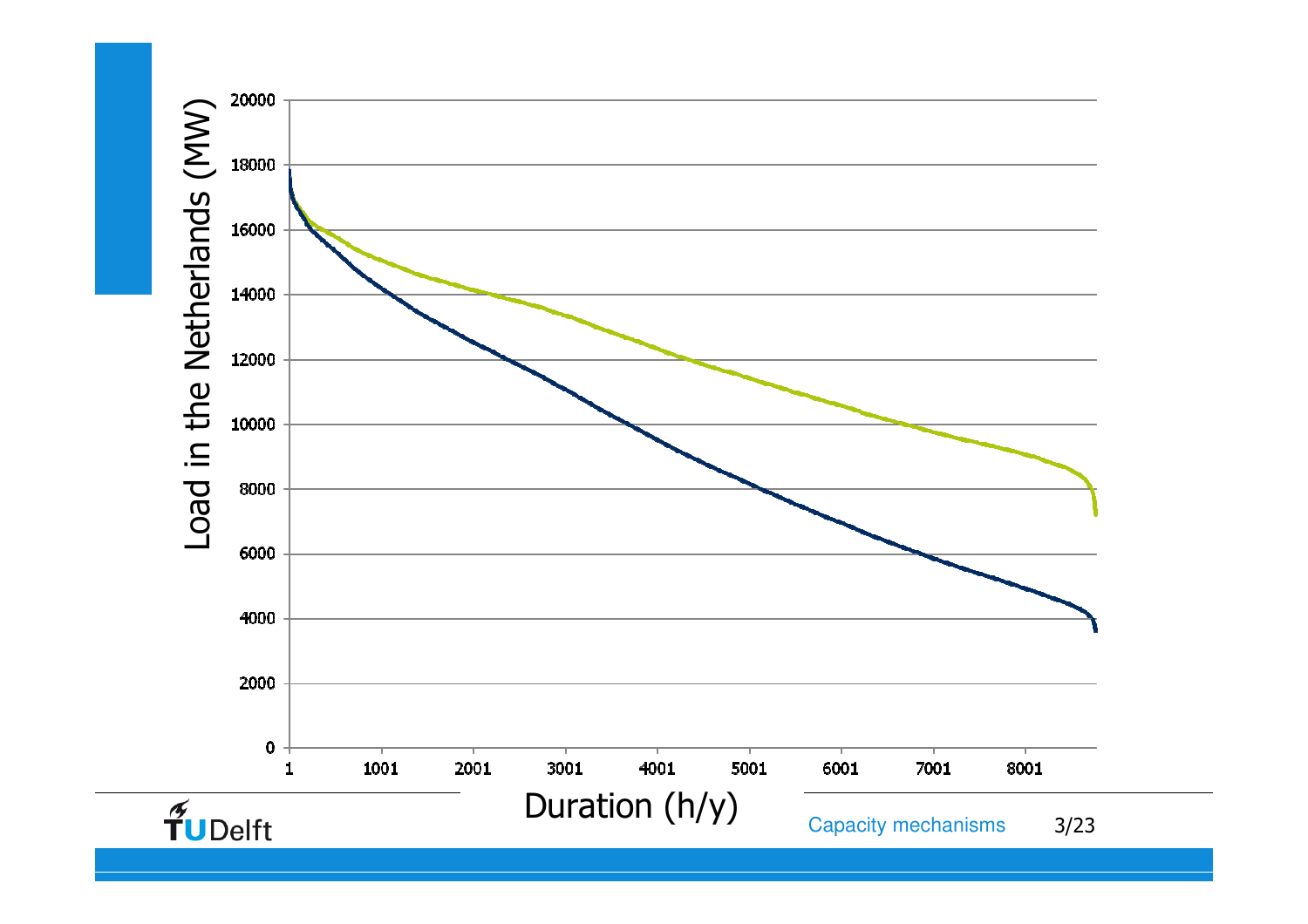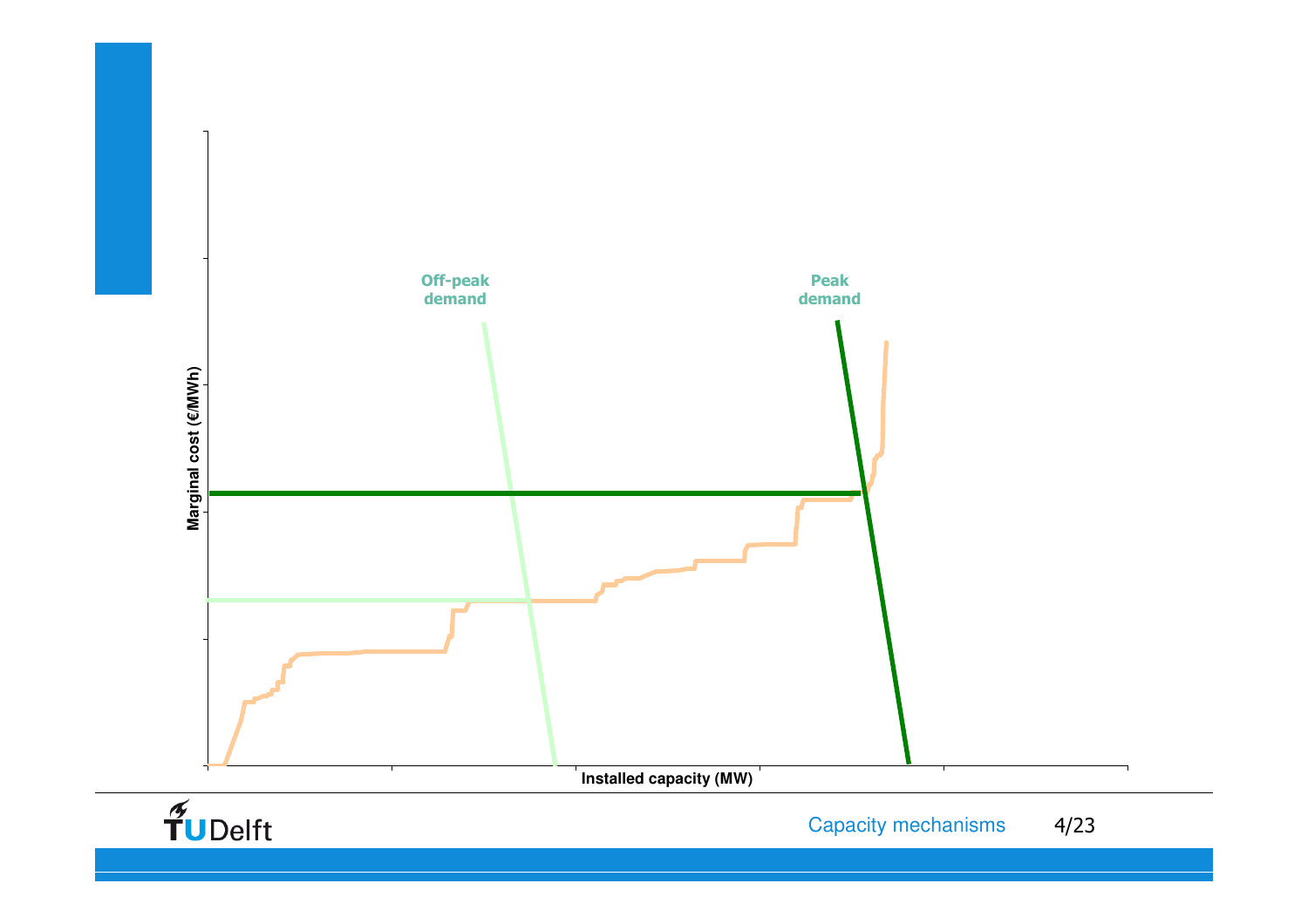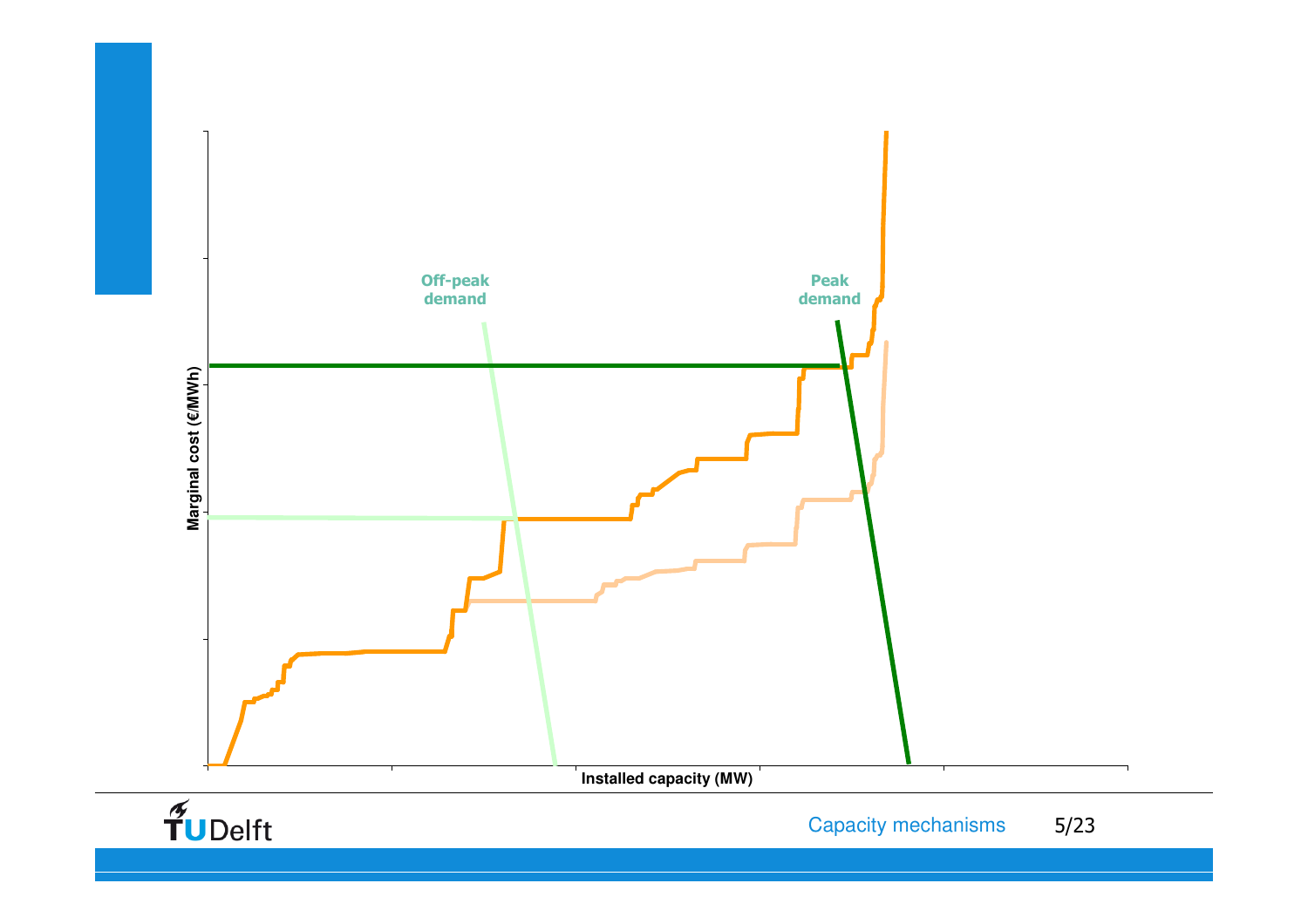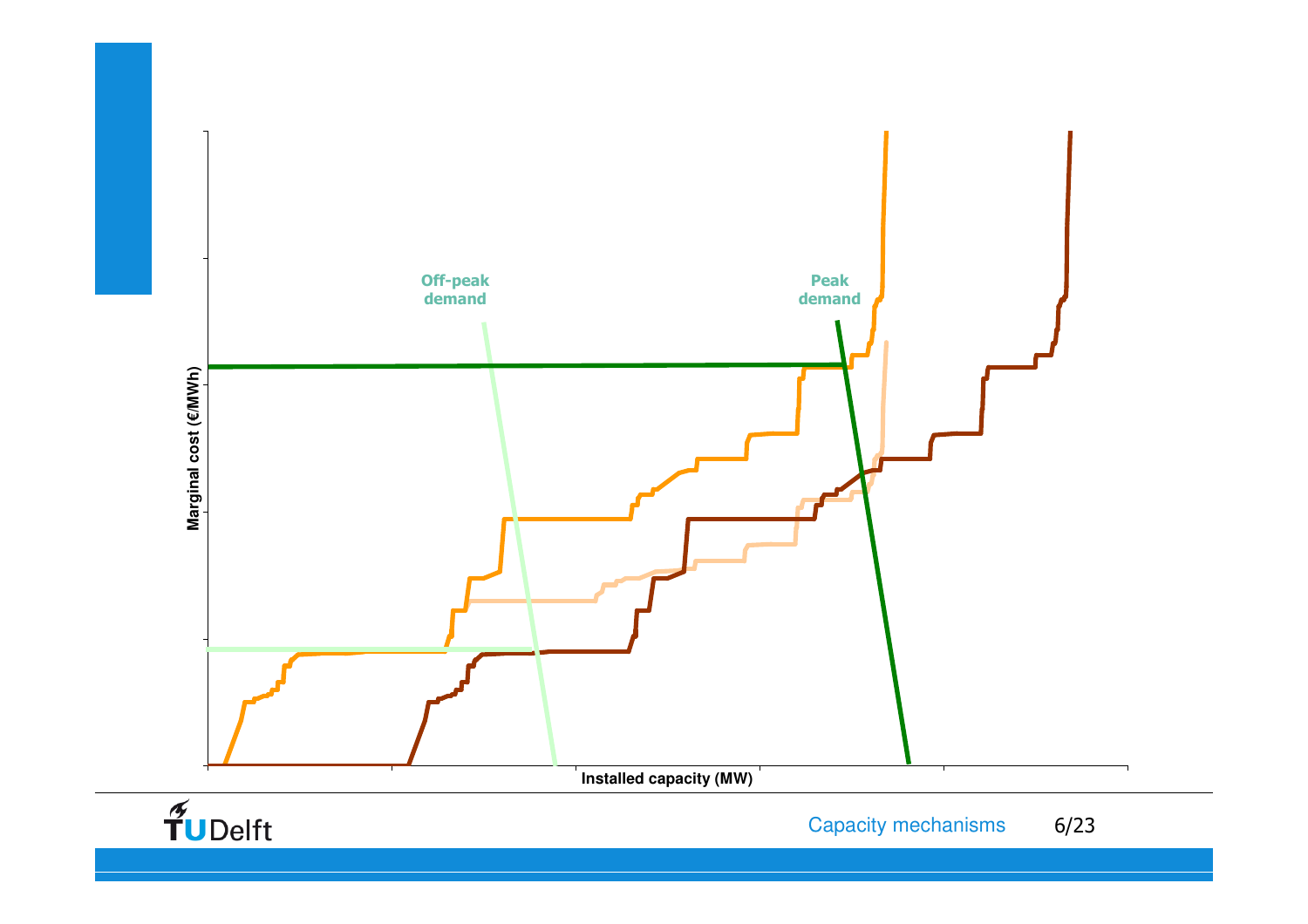#### Price duration curve APX



 $\widetilde{\mathbf{T}}$ UDelft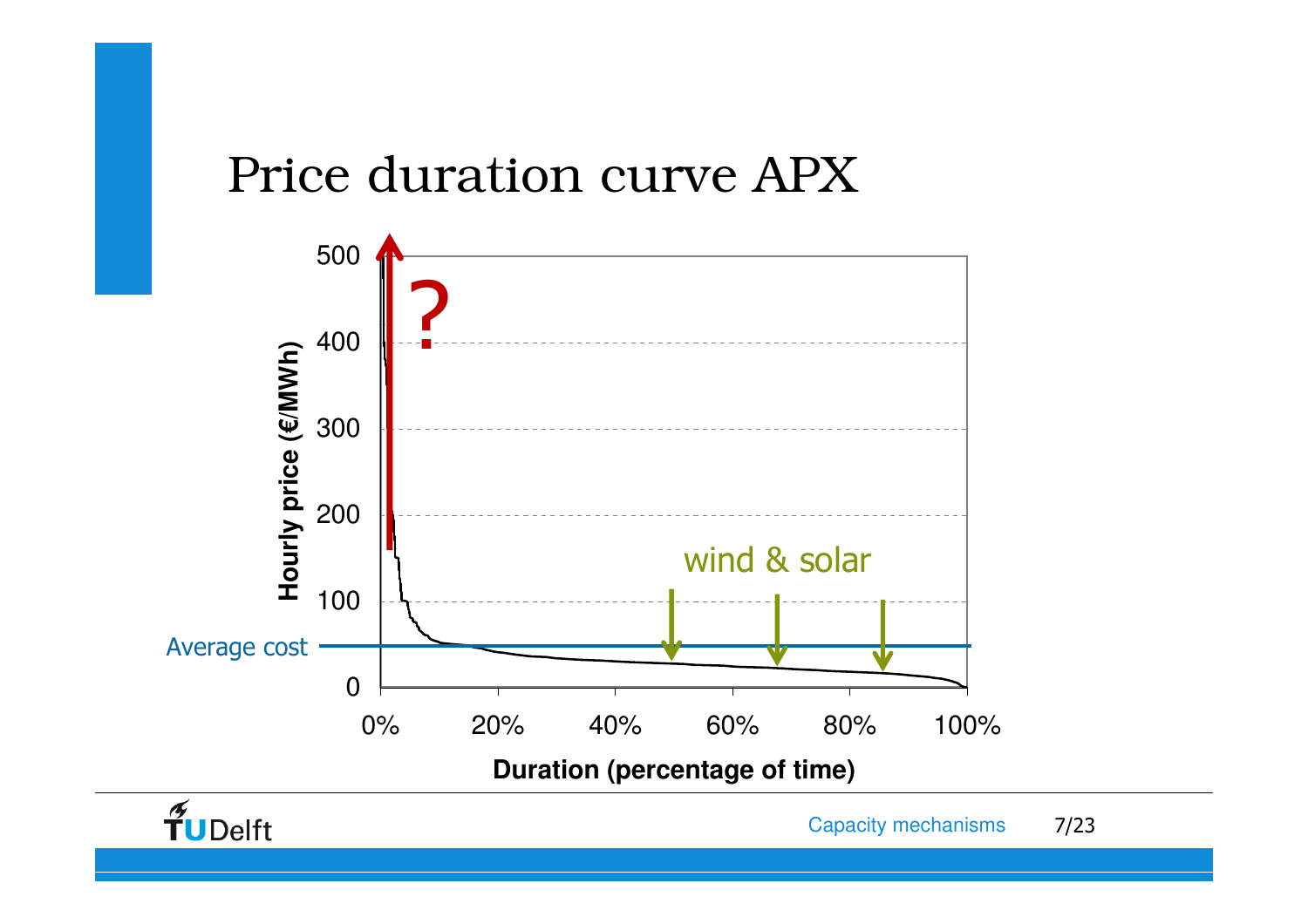### Does the market provide?

- In theory, energy-only markets provide optimal investment incentives.
- Market distortions, e.g.:
	- deep uncertainty regarding fundamentals, e.g.:
		- fuel prices
		- electricity demand
	- regulatory uncertainty
		- $CO<sub>2</sub>$  policy
		- RES-E policy)
		- market (dis)integration
		- technology-specific policies: nuclear, CCS, RES-E

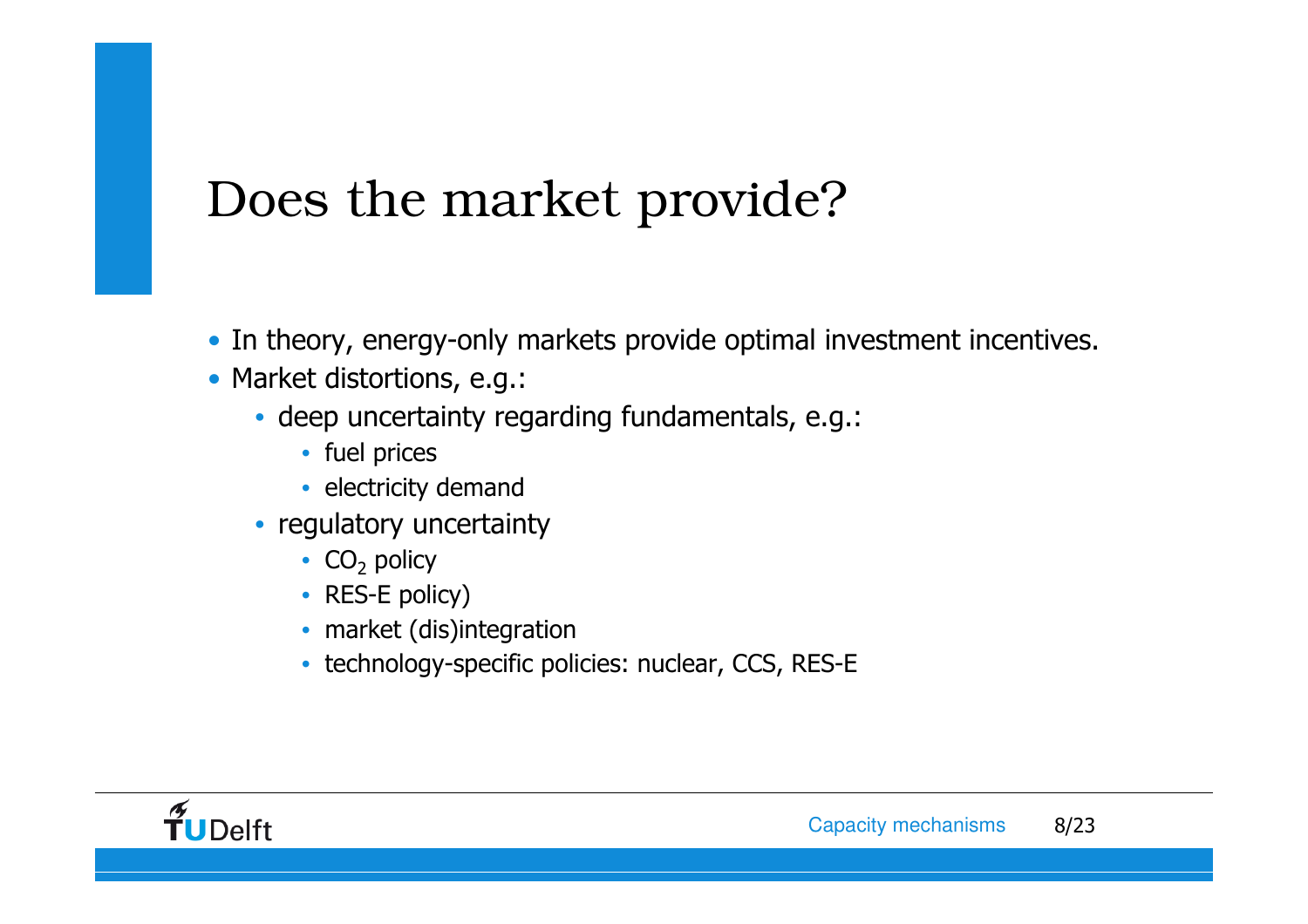#### Risk allocation

- In an energy-only market, the investment risk is allocated to producers.
- But the consumers are the ones who benefit from security of supply
	- and, in their role as citizens, who want decarbonization
- Incomplete market: consumers cannot buy reliability
- $\rightarrow$  Implement a capacity mechanism?
	- may be considered as a social insurance against shortages
	- society's risk preference is a political decision

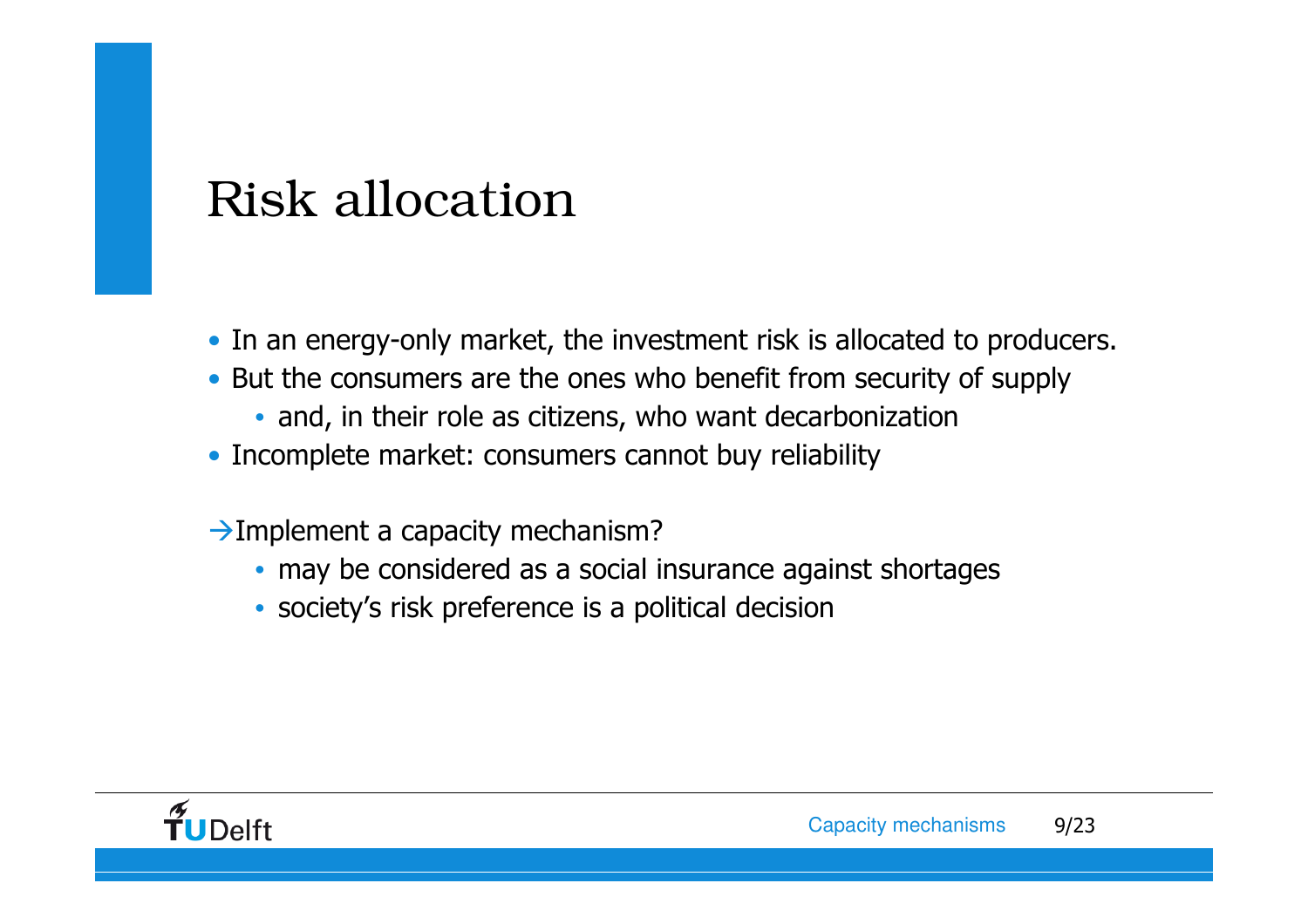# Possible goals for capacity mechanisms

- Reliability
	- Generation adequacy
		- mitigate investment cycle
		- back-up for intermittent sources
	- Operational availability
- Economic efficiency
	- Dispatch
	- Investment (incl. technology choice)
	- Reduce market power
- Welfare effects, price stability

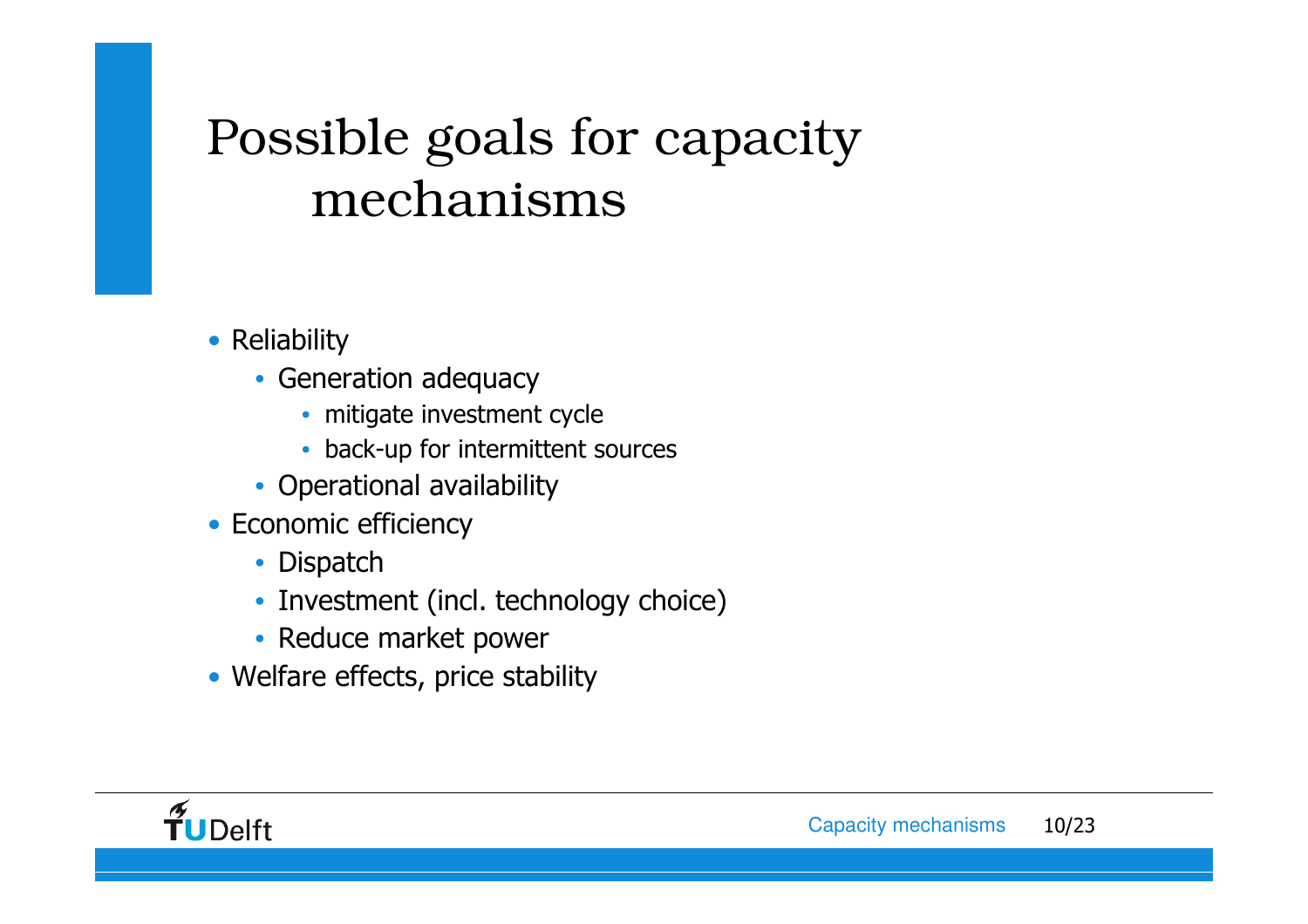#### Incentives versus control

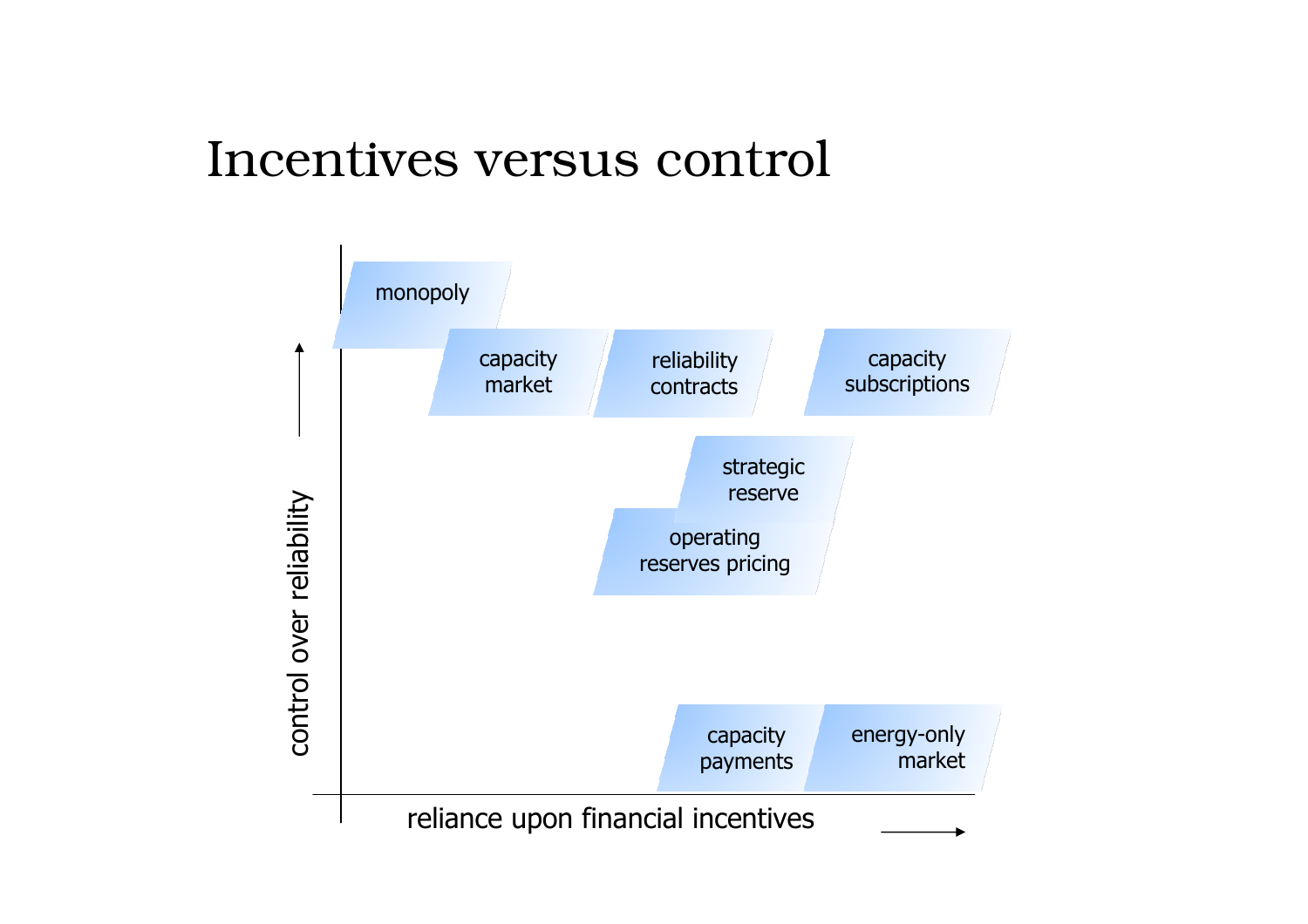# Capacity payments

- Subsidy to generators per MW installed capacity
	- Sometimes additional strings attached, e.g. maximum price for electricity
- Examples: Ireland, Portugal, Spain (under revision), Italy (under revision)

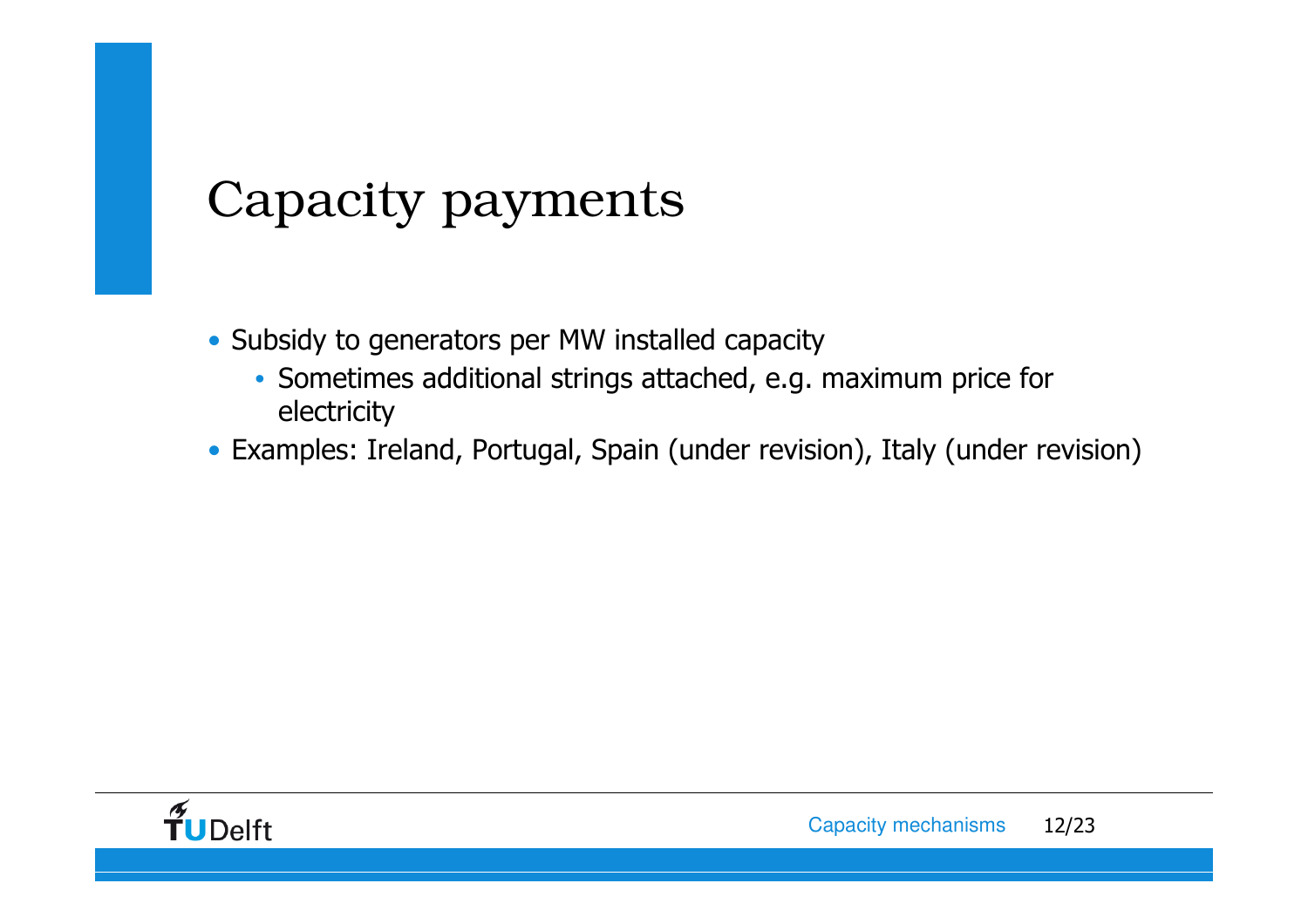# Strategic ('Mothball') Reserve

Reserve operated by TSO.

- Old units, also new ones? DSM also possible.
	- Easy to implement
	- Merit order distortion?
	- Unbundling?
- Dispatch criterion:
	- marginal cost plus a margin  $\rightarrow$  reduction of scarcity prices<br>• value of lest lead
	- value of lost load
		- high price spikes
		- how to determine?
- Examples: Sweden, Finland, Poland, New Zealand.

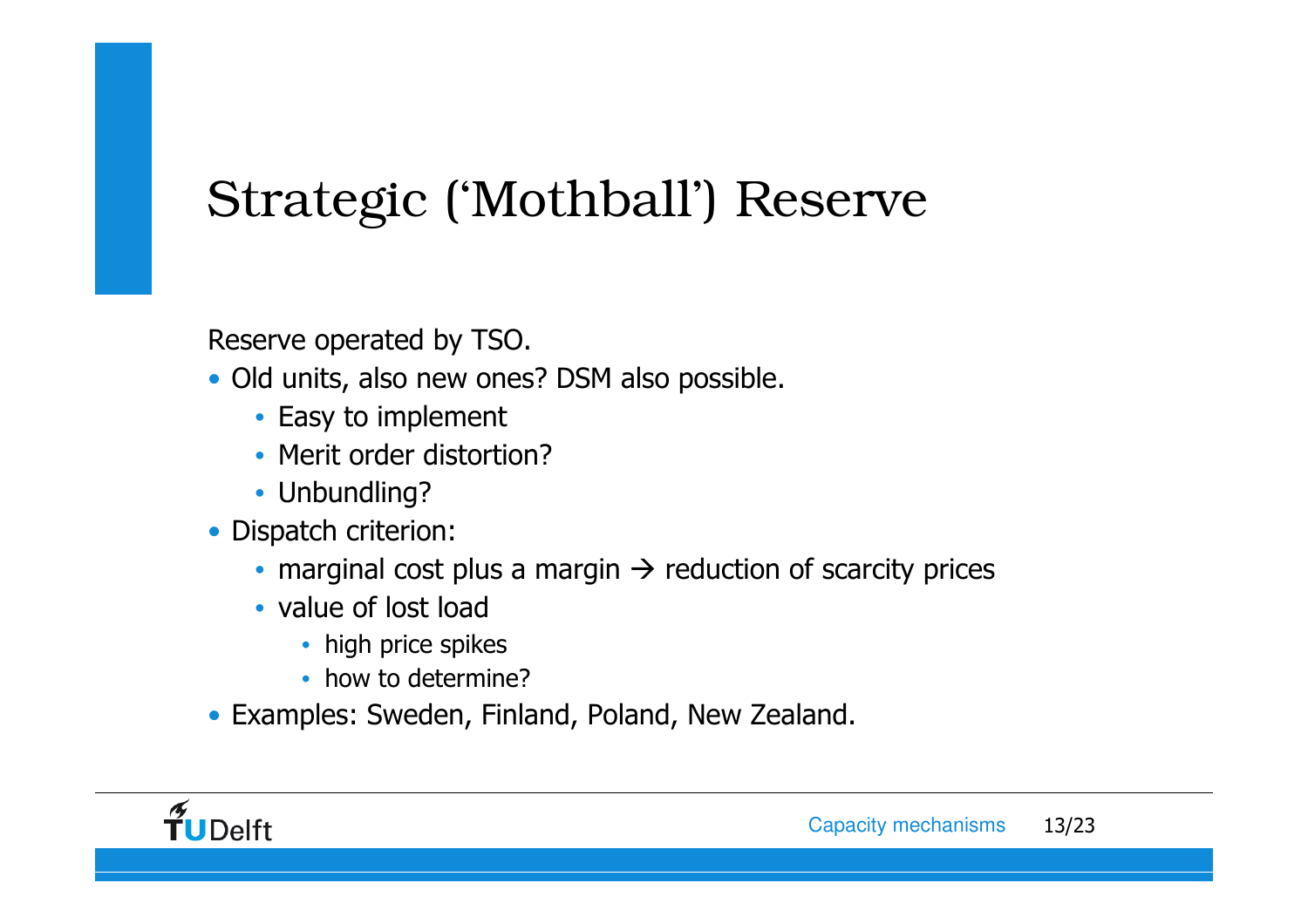# Capacity requirements (PJM's ICAP)

Load-serving entities required to purchase capacity credits:

- Capacity requirement equals peak consumption plus fixed % margin.
	- Determined by the regulator.
- Credits can be traded.
	- Interruptible demand may also sell credits.
- Capacity market covers large part of fixed costs; price spikes not  $n$ ecessary  $\rightarrow$  wholesale price cap.

Examples: PJM, New York Power Pool, New England Power Pool

 $\rightarrow$  Something similar under development in France

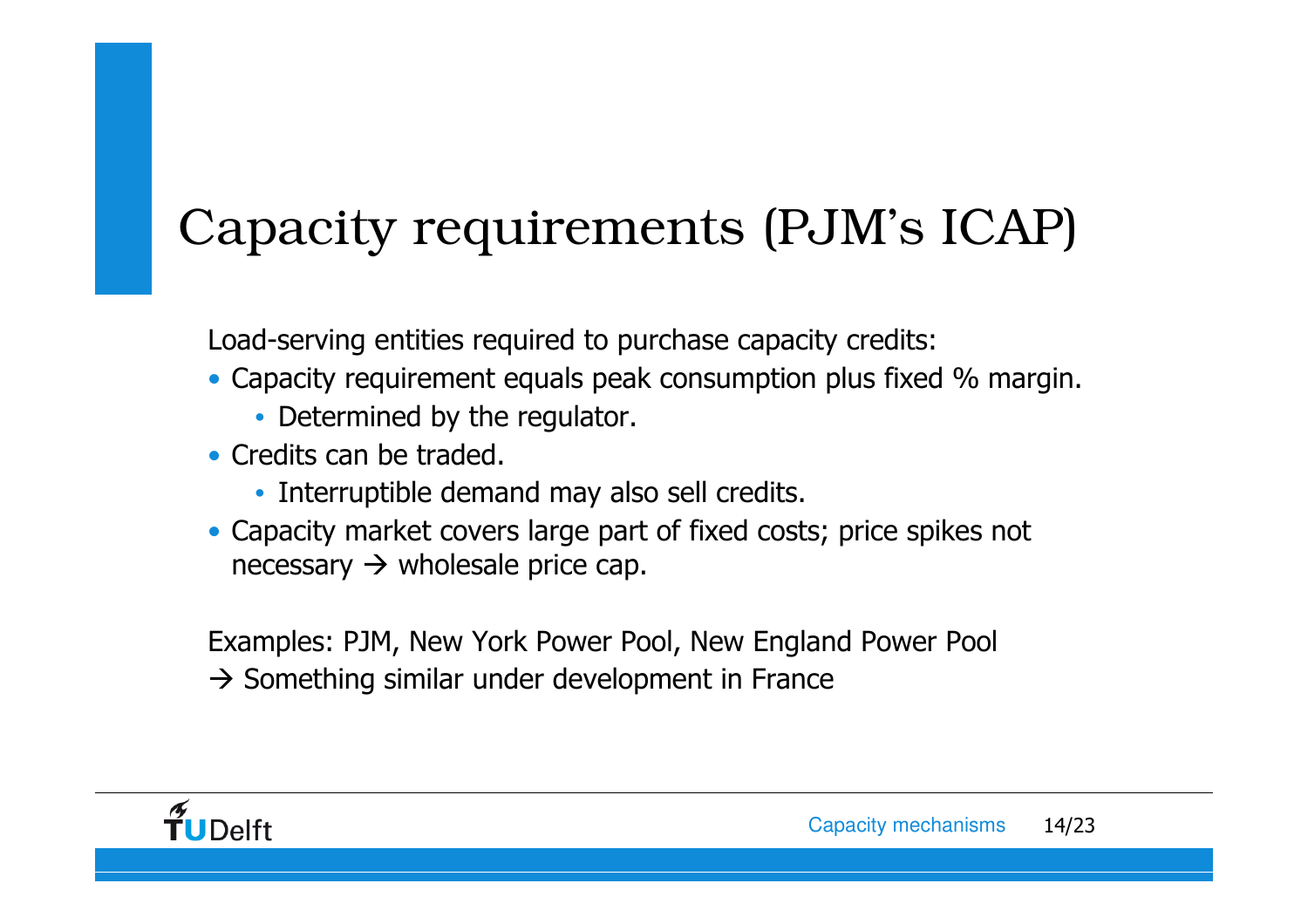#### Reliability contracts

- The system operator purchases options from the producers.
- These give him the right to purchase electricity for a certain *strike price*.
- The volume of the options equals the expected demand plus a reserve margin.
- Examples: L.A. Countries, UK (under development)

(Inventors: Pérez-Arriaga, Vázquez and Rivier)

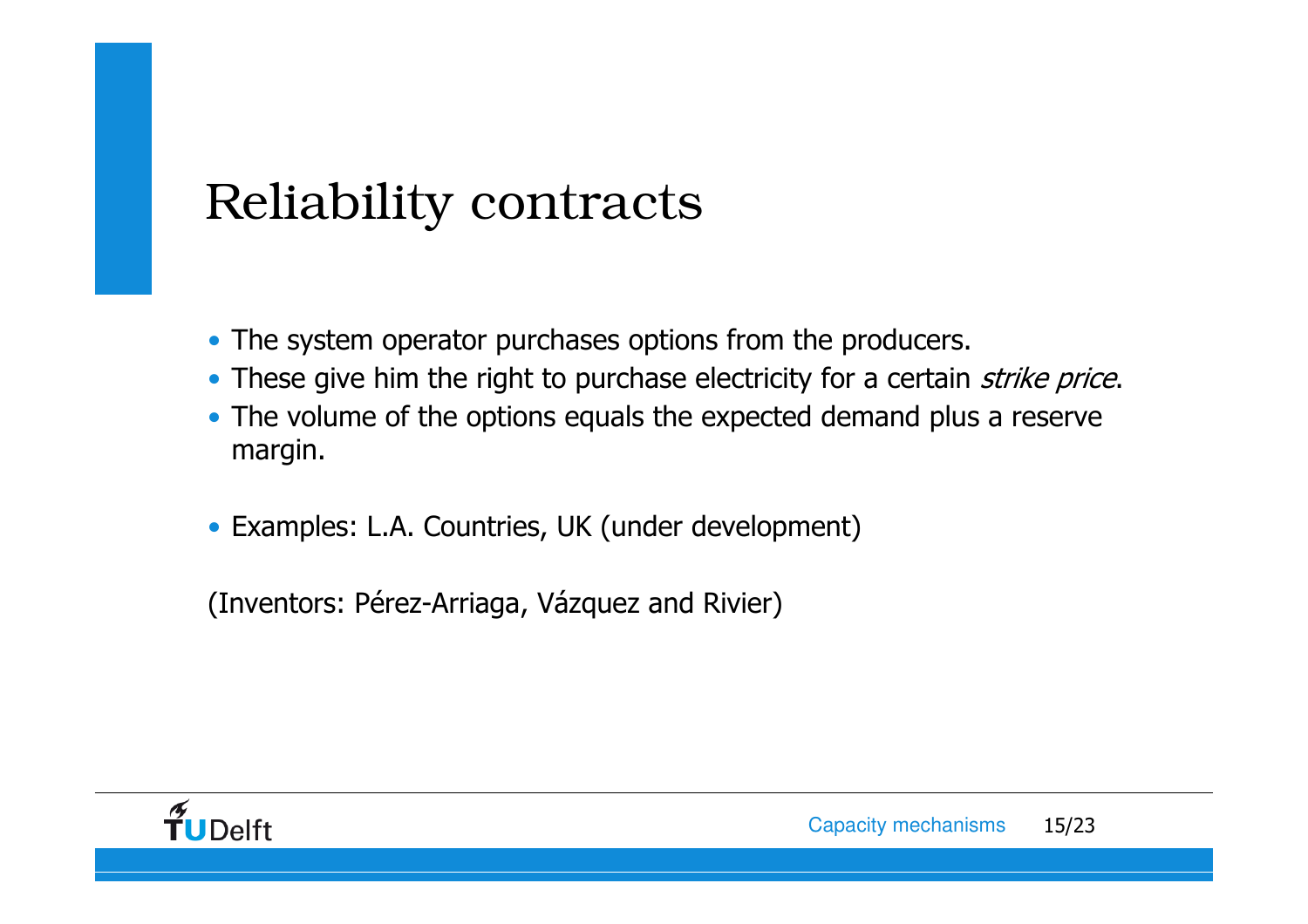#### Reliability contracts

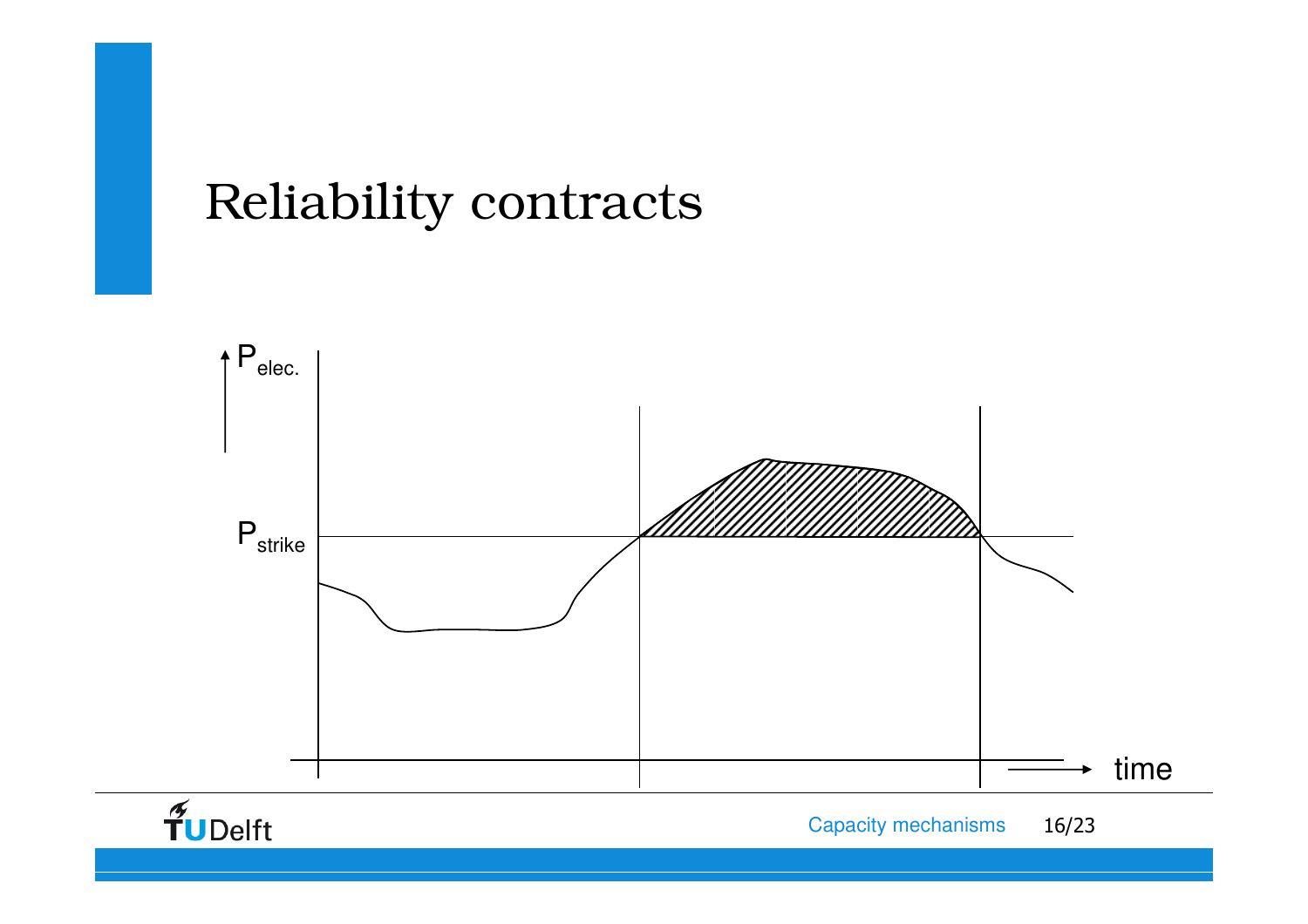# Reliability contracts in a decentralized market

- Which reference price for the options? Power exchange, balancing?
- Who buys the options? The TSO?
- Interaction with neighboring markets?
- Bilateral version: place the obligation to buy options on retail companies<br>and large consumers and large consumers.
	- Consumers call the options when they want to.
	- But: how to deal with vertically integrated electricity companies?

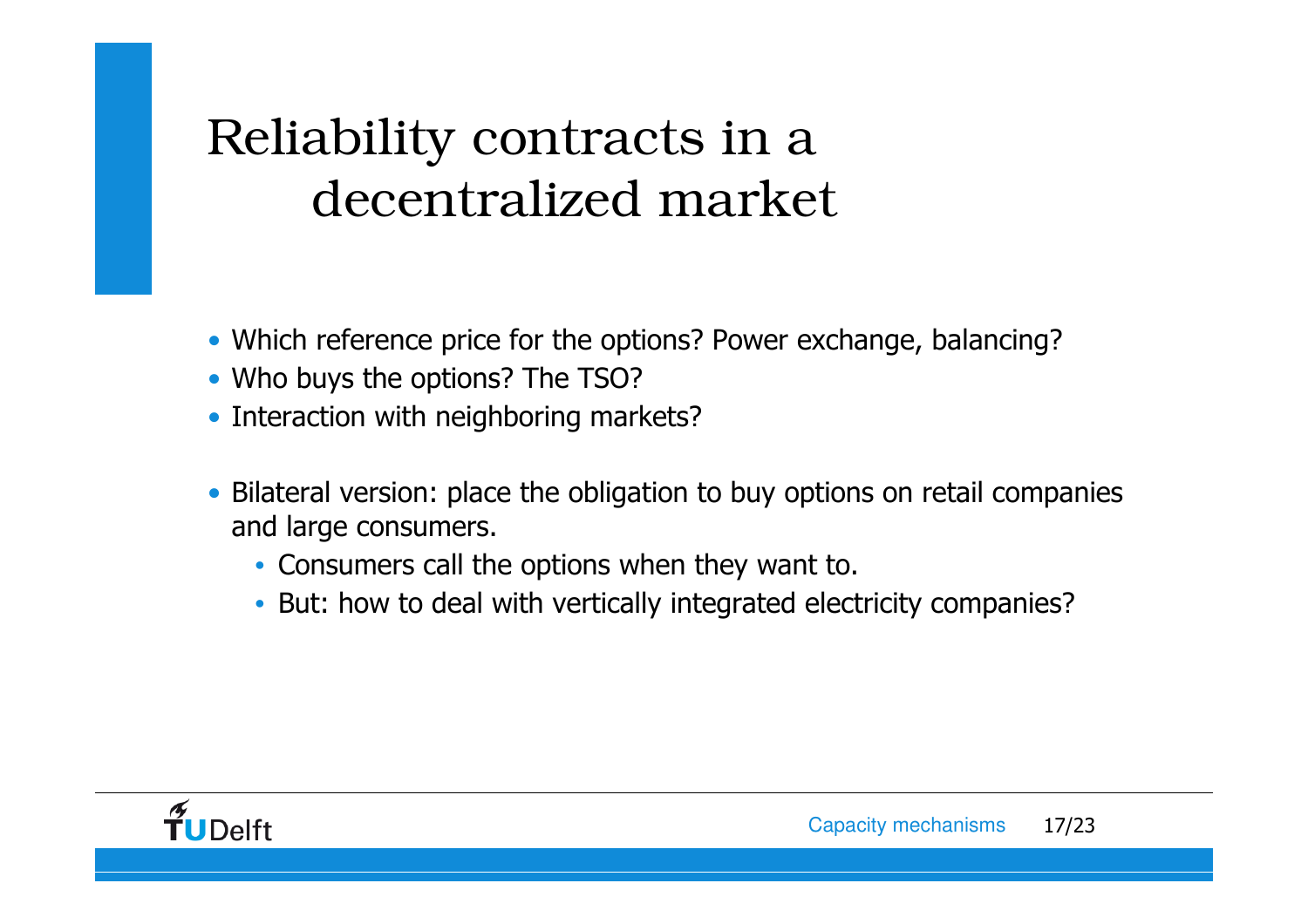## Capacity subscriptions

- Consumers have to buy capacity credits from generators:
	- For the peak capacity that is *reliably* available to them.
	- Consumers can choose this level of capacity.
- When demand is critically high:
	- Consumers need to limit their consumption to their contracted capacity,
	- Generators need to produce the capacity they sold.
- At other times, consumption is not limited.

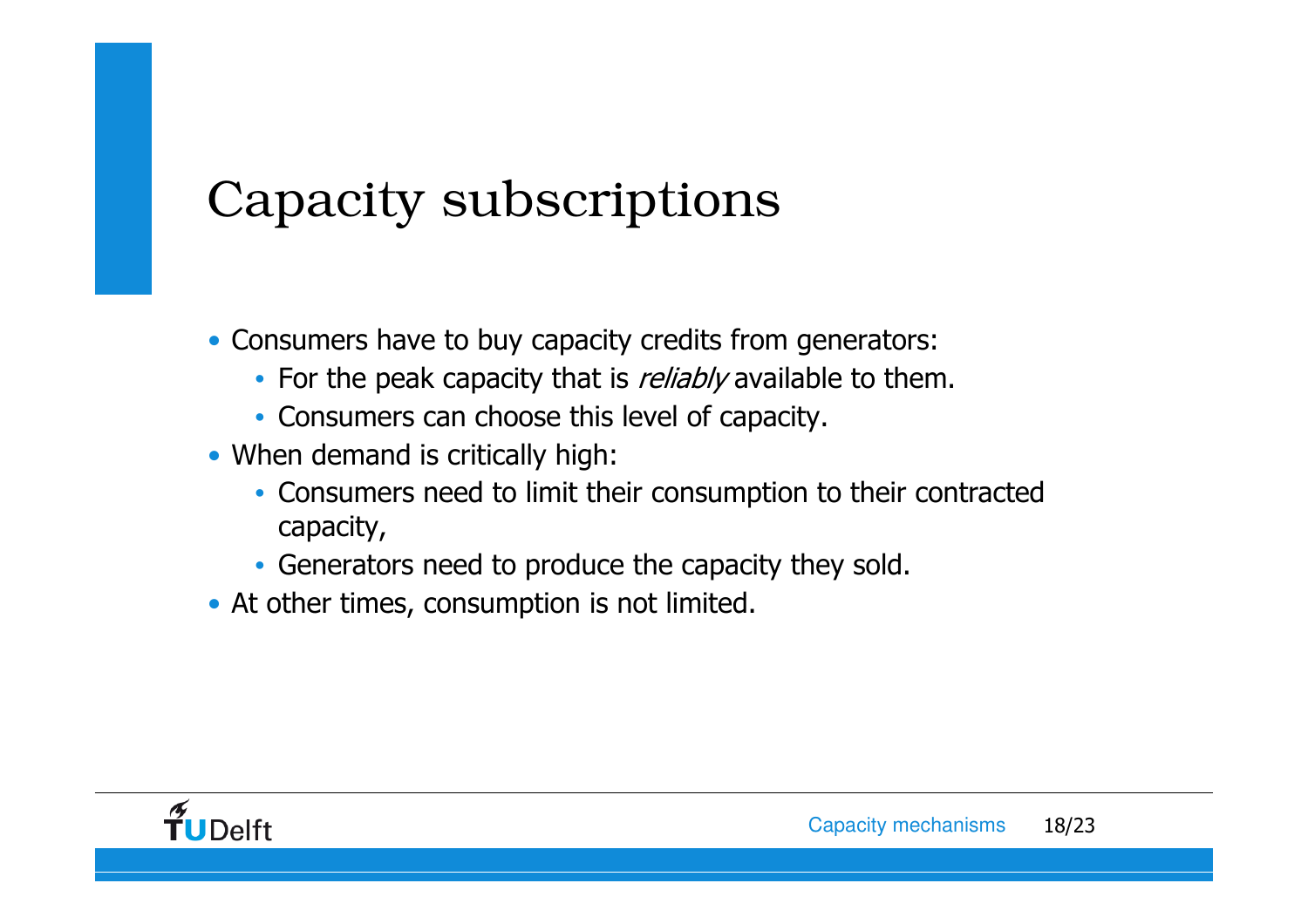### Hybrid option

- Large consumers:
	- Capacity subscriptions/long-term contracts
	- Mandatory minimum length to assure stability
- Small consumers:
	- Reliability options (purchased by retail companies)

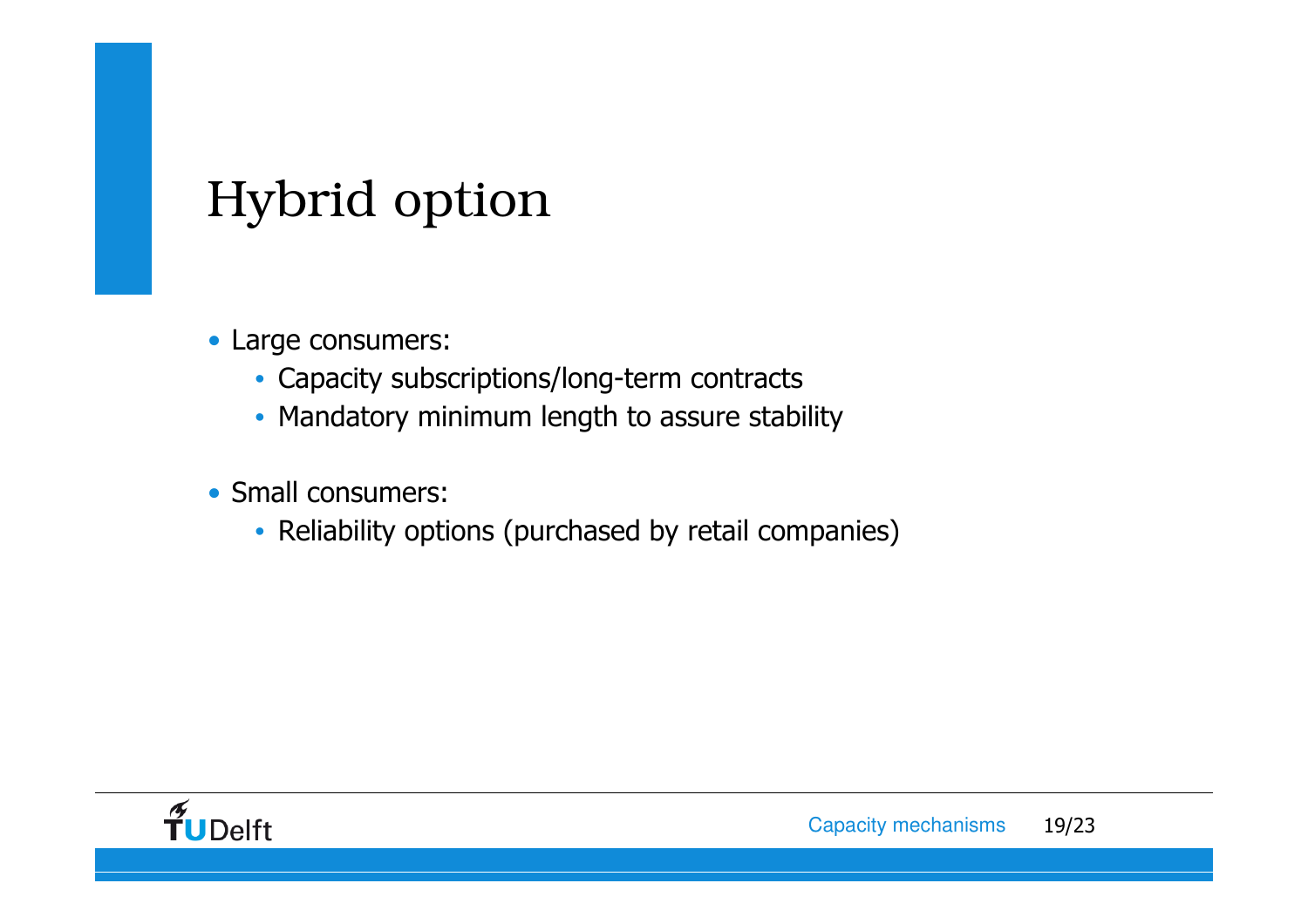#### Comparison

|                                           | <b>Strategic</b><br><b>reserve</b> | <b>Reliability</b><br>options                | <b>Capacity</b><br>subscriptions                    |
|-------------------------------------------|------------------------------------|----------------------------------------------|-----------------------------------------------------|
| Investment signal                         | Indirect                           | Future demand<br>for capacity is<br>explicit | Current demand for<br>capacity is explicit.         |
| Incentive for operational<br>availability | $\overline{0}$                     | $\pm$                                        | Ŧ                                                   |
| Dispatch efficiency                       |                                    | $\overline{0}$                               | $\overline{0}$                                      |
| Effectiveness in open<br>market           |                                    | $\pm$                                        | Ŧ                                                   |
| Feasibility                               | Easy                               | Complex                                      | Need smart meters<br>(and cooperative<br>consumers) |

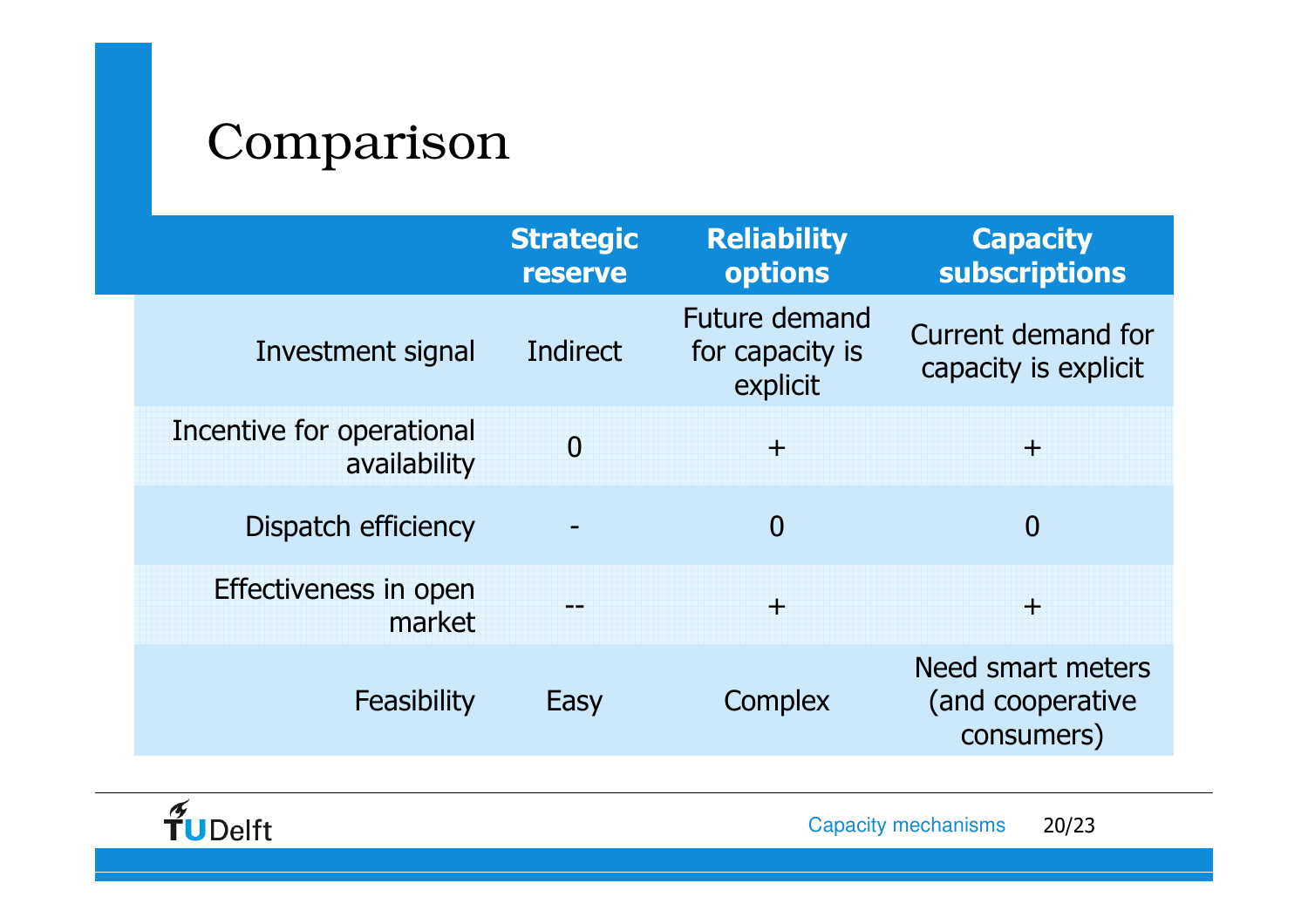#### Pros and cons…

- Strategic reserve is easy to implement, but less effective $\rightarrow$  still a risk of market failure
- Reliability contracts are complex  $\rightarrow$  risk of government failure
- Capacity subscriptions are attractive, but require smart meters and are untested

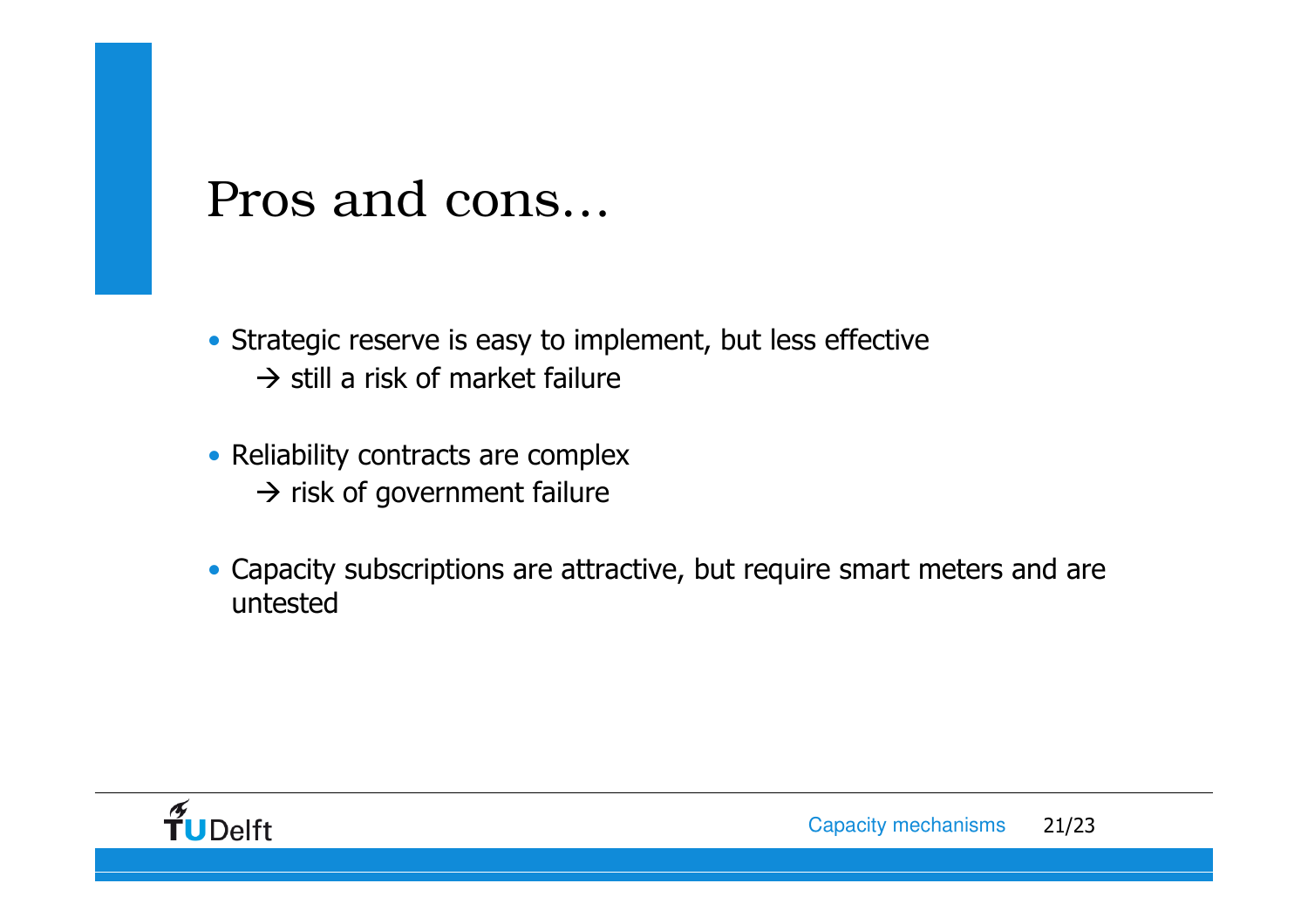#### Capacity mechanisms in Europe



Source: Fabien Rocques, IHS CERA (used with permission)